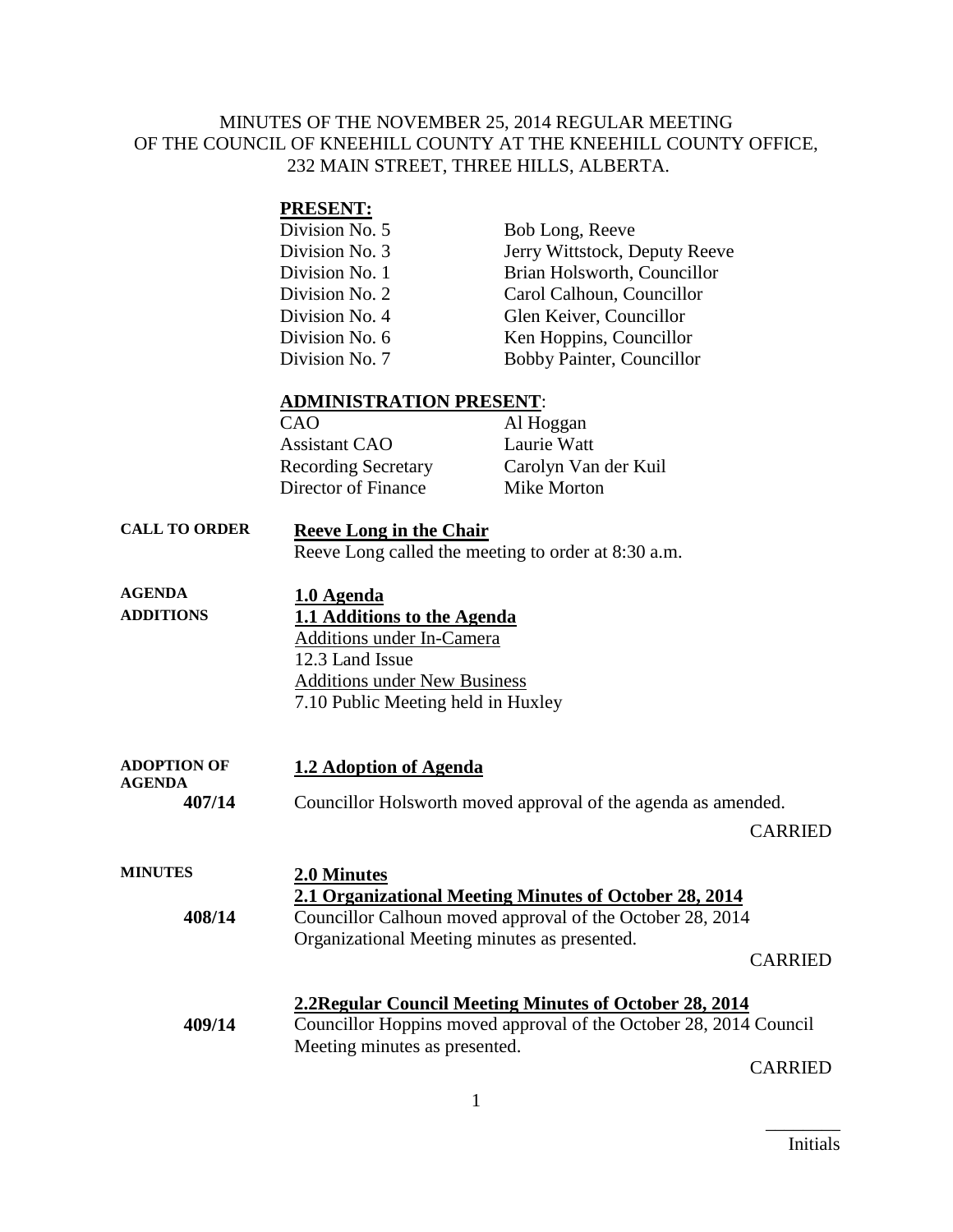| <b>ASB</b>                                 | <b>4.4 Agricultural Service Board</b>                                                                                                                                                                                                                                                                                                                                                                                                                                                          |  |
|--------------------------------------------|------------------------------------------------------------------------------------------------------------------------------------------------------------------------------------------------------------------------------------------------------------------------------------------------------------------------------------------------------------------------------------------------------------------------------------------------------------------------------------------------|--|
| 410/14                                     | <b>4.4.1 Agricultural Service Board Member Term Replacement</b><br>Councillor Hoppins moved to appoint Neil Bertsch as Kneehill<br>County's Agricultural Service Board (ASB), rate payer member as<br>recommended by the ASB for the term commencing on January 1st,<br>2015 ending December $31st$ , 2017.<br><b>CARRIED</b>                                                                                                                                                                  |  |
|                                            |                                                                                                                                                                                                                                                                                                                                                                                                                                                                                                |  |
| <b>PROTECTIVE SERV</b>                     | <b>4.5 Protective Services</b>                                                                                                                                                                                                                                                                                                                                                                                                                                                                 |  |
| 411/14                                     | <b>4.5.1 Elected Officials Disaster/Emergency Training</b><br>Councillor Hoppins moved that Council direct Administration to send<br>a letter to the Town of Drumheller stating that the Reeve and Deputy<br>Reeve are interested in attending, the Elected Officials<br>Disaster/Emergency Training Course facilitated by the Alberta<br>Emergency Management Agency (AEMA) and to authorize attendance<br>to the Reeve and Deputy Reeve or designate to attend this event.<br><b>CARRIED</b> |  |
| <b>CORPORATE SERV</b>                      | <b>5.0 Corporate Services</b>                                                                                                                                                                                                                                                                                                                                                                                                                                                                  |  |
| <b>BANK REC</b>                            | <b>5.1 September Bank Reconciliation</b>                                                                                                                                                                                                                                                                                                                                                                                                                                                       |  |
| 412/14                                     | Councillor Holsworth moved that Council receive the September, 2014<br>Bank Reconciliation Report as presented.<br><b>CARRIED</b>                                                                                                                                                                                                                                                                                                                                                              |  |
| <b>POLICY #16-8</b>                        | 5.2 Policy #16-8, Municipal Disaster and Emergency Reserve<br><b>Policy</b>                                                                                                                                                                                                                                                                                                                                                                                                                    |  |
| 413/14                                     | Councillor Wittstock moved that Council approves Policy 16-8, the<br>Municipal Disaster and Emergency Reserve, as proposed and presented<br>and to establish the Municipal Disaster and Emergency Reserve.<br><b>CARRIED</b>                                                                                                                                                                                                                                                                   |  |
|                                            | Debi Moon, reporter for the Capital, entered the meeting at 8:46 a.m.                                                                                                                                                                                                                                                                                                                                                                                                                          |  |
| <b>BANKING SERVICE</b><br><b>AGREEMENT</b> | <b>5.3 Banking Service Agreement</b>                                                                                                                                                                                                                                                                                                                                                                                                                                                           |  |
| 414/14                                     | Councillor Calhoun moved that Council approves the Banking Services<br>Agreement with Servus Credit Union for the term December 1, 2014 to<br>November 30, 2017.                                                                                                                                                                                                                                                                                                                               |  |
|                                            | <b>CARRIED</b>                                                                                                                                                                                                                                                                                                                                                                                                                                                                                 |  |
|                                            | Deb Johnston, reporter for the East Central Review, entered the<br>meeting at 8:55 a.m.                                                                                                                                                                                                                                                                                                                                                                                                        |  |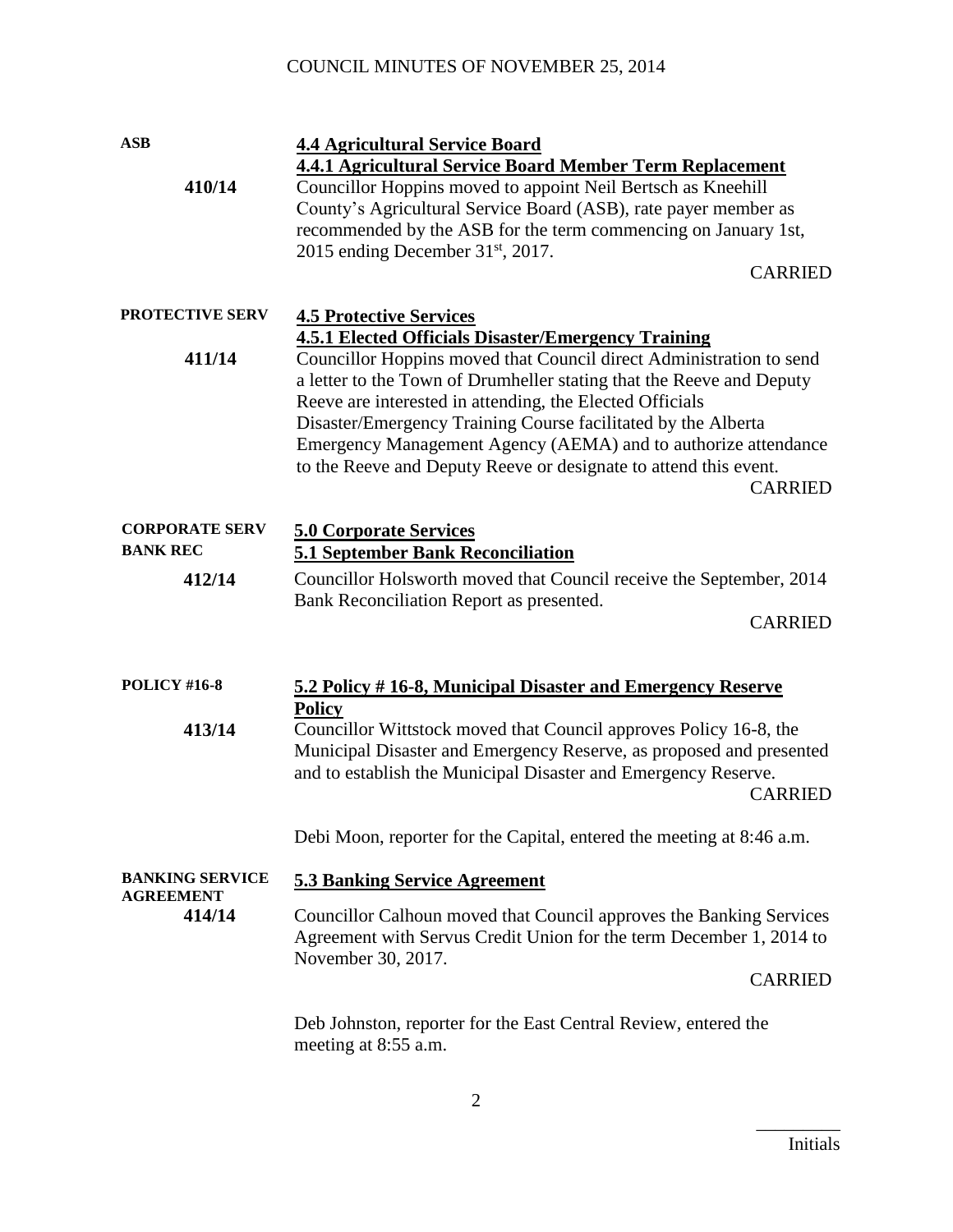| <b>POLICY #11-7</b>           | 5.4 Policy #11-7, Newspaper Subscription                                                                                                                                                         |
|-------------------------------|--------------------------------------------------------------------------------------------------------------------------------------------------------------------------------------------------|
| 415/14                        | Councillor Wittstock moved that Policy #11-7, Newspaper<br>Subscription, be accepted as proposed and presented.                                                                                  |
|                               | <b>CARRIED</b>                                                                                                                                                                                   |
| <b>NEW BUSINESS</b>           | <b>7.0 New Business</b>                                                                                                                                                                          |
| <b>DECEMBER</b>               | 7.2 Council Meeting Date Change in December 2014                                                                                                                                                 |
| <b>MEETING DATE</b><br>416/14 | Councillor Calhoun moved that Council reschedule the Committee of<br>the Whole meeting from December 16 <sup>th</sup> to December 11 <sup>th</sup> to<br>accommodate the 2015 budgetary process. |
|                               | <b>CARRIED</b>                                                                                                                                                                                   |
| 417/14                        | Councillor Hoppins moved that Council reschedule the Regular<br>Council meeting date from December 9 <sup>th</sup> to December 16 <sup>th</sup> to<br>accommodate the 2015 budgetary process.    |
|                               | <b>CARRIED</b>                                                                                                                                                                                   |
| <b>CORPORATE SERV</b>         | <b>5.0 Corporate Services Cont'd</b>                                                                                                                                                             |
| <b>OPER BUDGET</b>            | 5.5 2015 Operating Budget                                                                                                                                                                        |
| 418/14                        | Councillor Wittstock moved that Council hereby table the 2015<br>Operational Budget to be presented at the Committee of the Whole<br>Meeting on December 11, 2014.                               |
|                               | <b>CARRIED</b>                                                                                                                                                                                   |
|                               | The meeting recessed from 9:09 a.m. to 10:04 a.m.                                                                                                                                                |
| <b>NEW BUSINESS</b>           | <b>7.0 New Business Cont'd</b>                                                                                                                                                                   |
| <b>KHILL REGIONAL</b>         | <b>7.1 Kneehill Regional Partnership Meeting</b>                                                                                                                                                 |
| <b>PARTNERSHIP</b><br>419/14  | Councillor Holsworth moved to invite the Economic Development<br>Officer from Rocky View County to present to Council in a future<br>meeting in early 2015.                                      |

CARRIED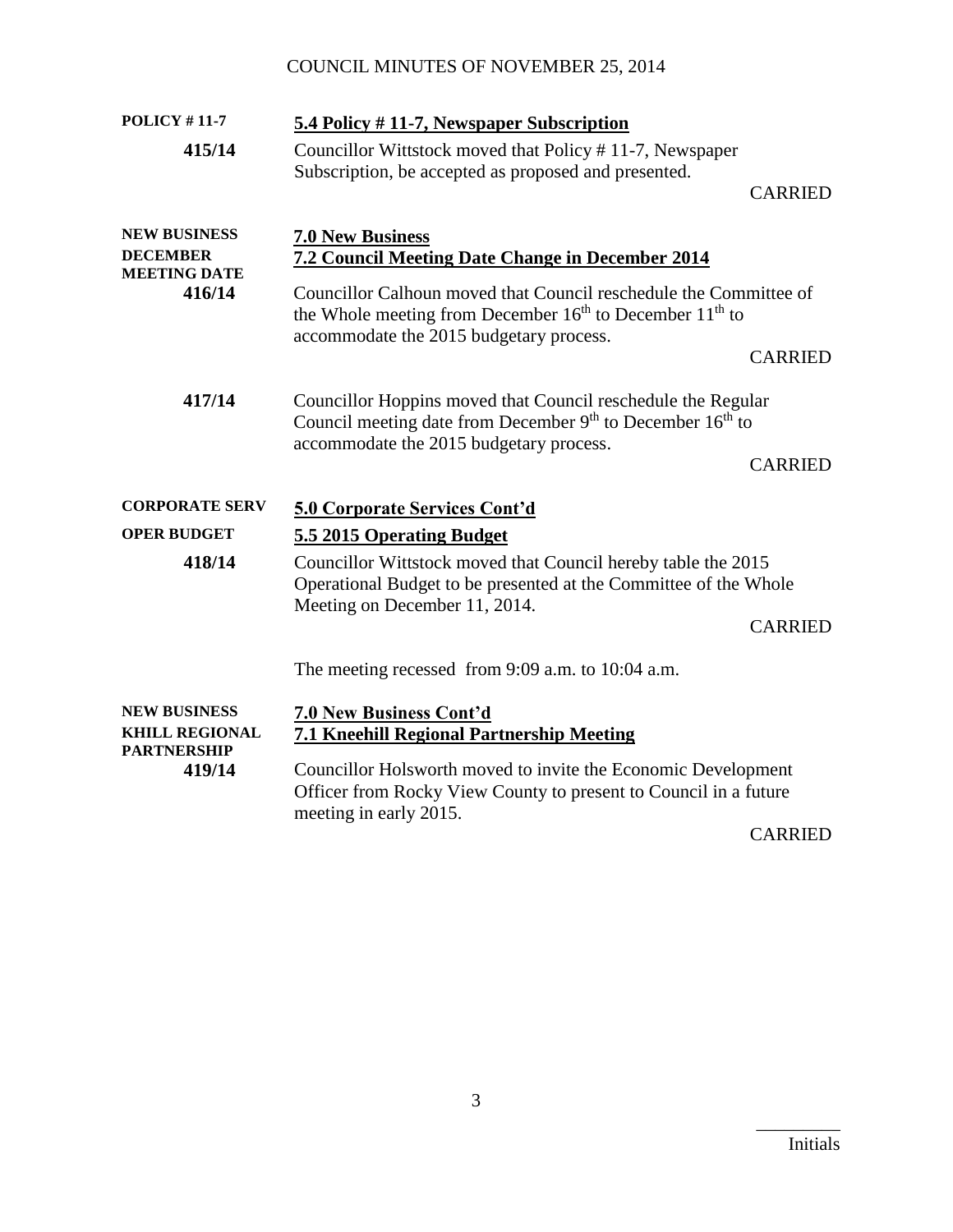| 2015 COUNCIL MTG<br><b>DATE</b>     | <b>7.3 2015 Council Meeting Dates</b>                                                                                                                                                                                                                                                                                                                                                                                                                                                                                                                            |
|-------------------------------------|------------------------------------------------------------------------------------------------------------------------------------------------------------------------------------------------------------------------------------------------------------------------------------------------------------------------------------------------------------------------------------------------------------------------------------------------------------------------------------------------------------------------------------------------------------------|
| 420/14                              | Councillor Holsworth moved that Council approve the scheduling of<br>the 2015 Organizational Meeting for Tuesday, October 27, 2015,<br>Christmas Closure of the Kneehill County office from noon on<br>December 24th to 8:00 a.m. on January 4th, 2016 and the Council<br>meeting dates of Council shall be held on the second and fourth<br>Tuesday of each month except for the following months:<br>July Council meeting schedule- July 21<br>August Council meeting schedule-August 18<br>December Council meeting Schedule- December 15th<br><b>CARRIED</b> |
| <b>2015 COW MTG</b><br><b>DATES</b> | <b>7.4 2015 Committee of Whole Meeting Dates</b>                                                                                                                                                                                                                                                                                                                                                                                                                                                                                                                 |
| 421/14                              | Councillor Keiver moved that Council approve the third Tuesday of<br>every month at 9:00 a.m. for a Committee of Whole meeting, with the<br>exception of March 17th, July 21 <sup>st,</sup> August 18 <sup>th</sup> and November 17th,<br>2015 and the December Committee of the Whole meeting will be held<br>on December 8th, 2015.<br><b>CARRIED</b>                                                                                                                                                                                                          |
| <b>POLICY #15-13</b>                | 7.5 Policy #15-13, Rural Community Hall Grant                                                                                                                                                                                                                                                                                                                                                                                                                                                                                                                    |
| 422/14                              | Councillor Calhoun moved that Policy #15-13, Rural Community<br>Halls be accepted as amended.<br><b>CARRIED</b>                                                                                                                                                                                                                                                                                                                                                                                                                                                  |
| <b>POLICY #15-3</b><br>423/14       | 7.6 Policy #15-3, Community Grants to Non-Profit Organizations<br>Councillor Calhoun moved that Policy #15-3, Community Grants to<br>Non-Profit Organizations be accepted as proposed and presented.<br><b>CARRIED</b><br>The meeting recessed from 9:55a.m. to 10:05 a.m.<br>When the meeting reconvened Rick Vickery, Leona Hogg and Jason                                                                                                                                                                                                                     |
| <b>DELEGATIONS</b><br><b>HUXLEY</b> | Morgan were present.<br><b>3.0 Delegations</b><br>3.1 Huxley Historical and Community Initiatives Society-Rick<br><b>Vickery 10:00 a.m.</b><br>Rick Vickery, Leona Hogg and Jason Morgan from the Huxley<br>Historical Society presented to Council on the possibility of a new<br>building to be built in Huxley and presented to Council a couple of<br>options for Kneehill County to contribute.                                                                                                                                                             |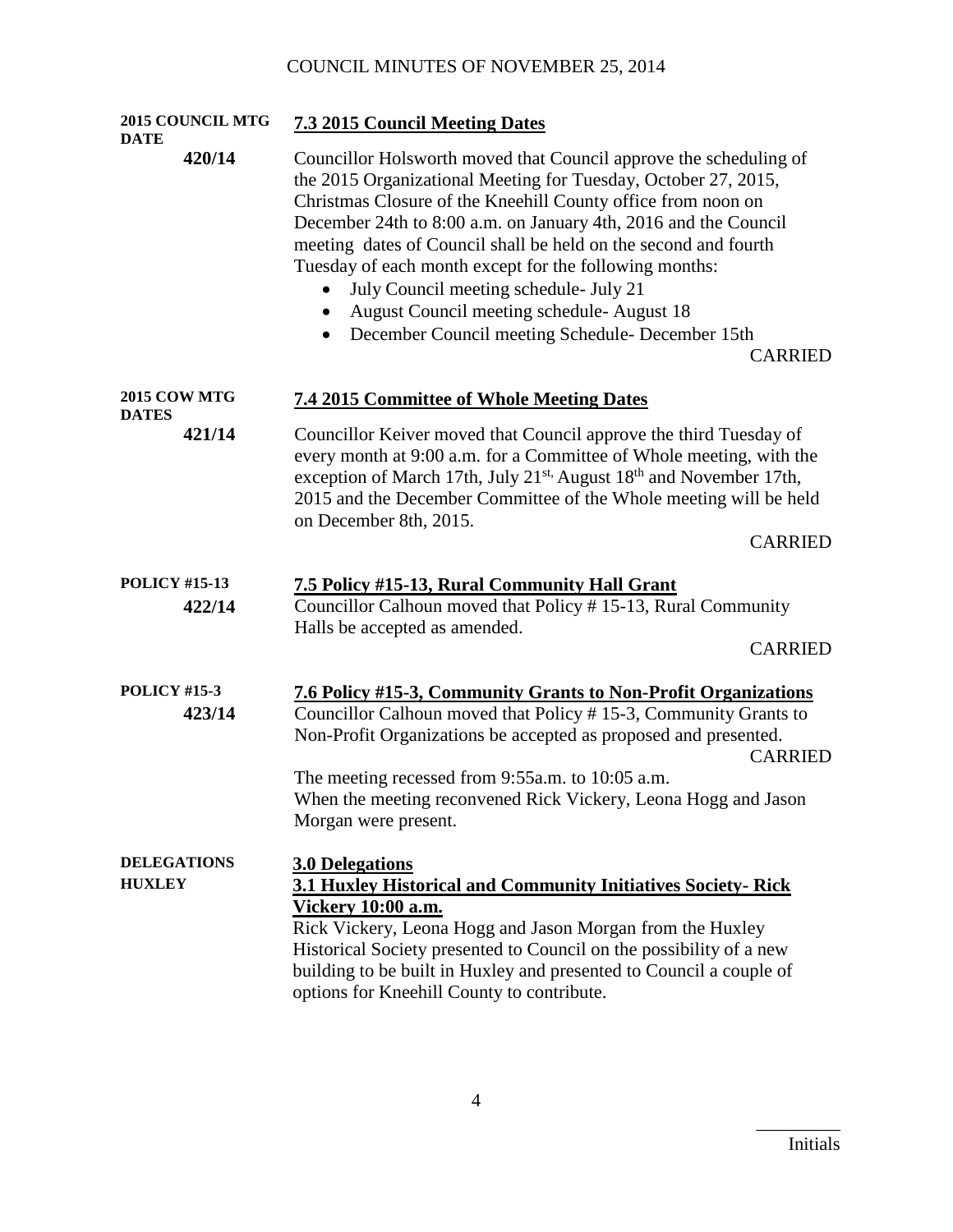| 424/14                          | Councillor Hoppins moved that Council support the Huxley Historical<br>and Community Initiatives Society building project in principal with<br>financial arrangements to be arranged at a later date and requests a<br>letter of support for the project from the Huxley Hall Association.                         | <b>CARRIED</b> |
|---------------------------------|--------------------------------------------------------------------------------------------------------------------------------------------------------------------------------------------------------------------------------------------------------------------------------------------------------------------|----------------|
|                                 | Brad Tucker from Canadian Badlands entered the meeting at 10:15 a.m.<br>Rick Vickery, Leona Hogg and Jason Morgan left the meeting at 10:30<br>a.m.                                                                                                                                                                |                |
| <b>CDN BADLANDS</b>             | 3.2 Canadian Badlands Ltd.- Brad Tucker- 10:30 a.m.<br>Brad Tucker, Canadian Badlands Ltd (CBL), Executive Director<br>presented to Council. Mr. Tucker reviewed the CBL's vision, how the<br>committee operates and reiterated how much the CBL appreciates and<br>values Kneehill County as a shareholder.       |                |
|                                 | The meeting recessed from $10:55$ a.m. to $11:03$ a.m. When the meeting<br>reconvened Mr. Tucker was not present.                                                                                                                                                                                                  |                |
| <b>REGIONAL WATER</b>           | <b>7.7 Town of Three Hills Regional Water Servicing Collaboration</b>                                                                                                                                                                                                                                              |                |
| <b>STUDY</b><br>425/14          | <b>Study</b><br>Councillor Calhoun moved that Council supports the application by the<br>Town of Three Hills to the Alberta Government for the Alberta<br>Community Partnership Grant for a Regional Water Servicing<br>Collaboration Study with Kneehill County receiving a copy of the<br>report when completed. | <b>CARRIED</b> |
| <b>REGIONAL</b>                 | <b>7.8 Town of Three Hills Regional Landfill Collaboration Study</b>                                                                                                                                                                                                                                               |                |
| <b>LANDFILL STUDY</b><br>426/14 | Councillor Holsworth moved that Council supports the application by<br>the Town of Three Hills to the Alberta Government for the Alberta<br>Community Partnership Grant for a Regional Landfill Collaboration<br>Study.                                                                                            |                |
|                                 |                                                                                                                                                                                                                                                                                                                    | <b>CARRIED</b> |
| <b>T-HILL AIRPORT</b><br>427/14 | <b>7.9 Three Hills Municipal Airport Operating Committee</b><br>Councillor Hoppins moved to maintain a multi-year commitment with<br>the Three Hills Airport Committee and request Councillor Keiver,<br>Chairman of the Committee to call a meeting.                                                              |                |
|                                 |                                                                                                                                                                                                                                                                                                                    | <b>CARRIED</b> |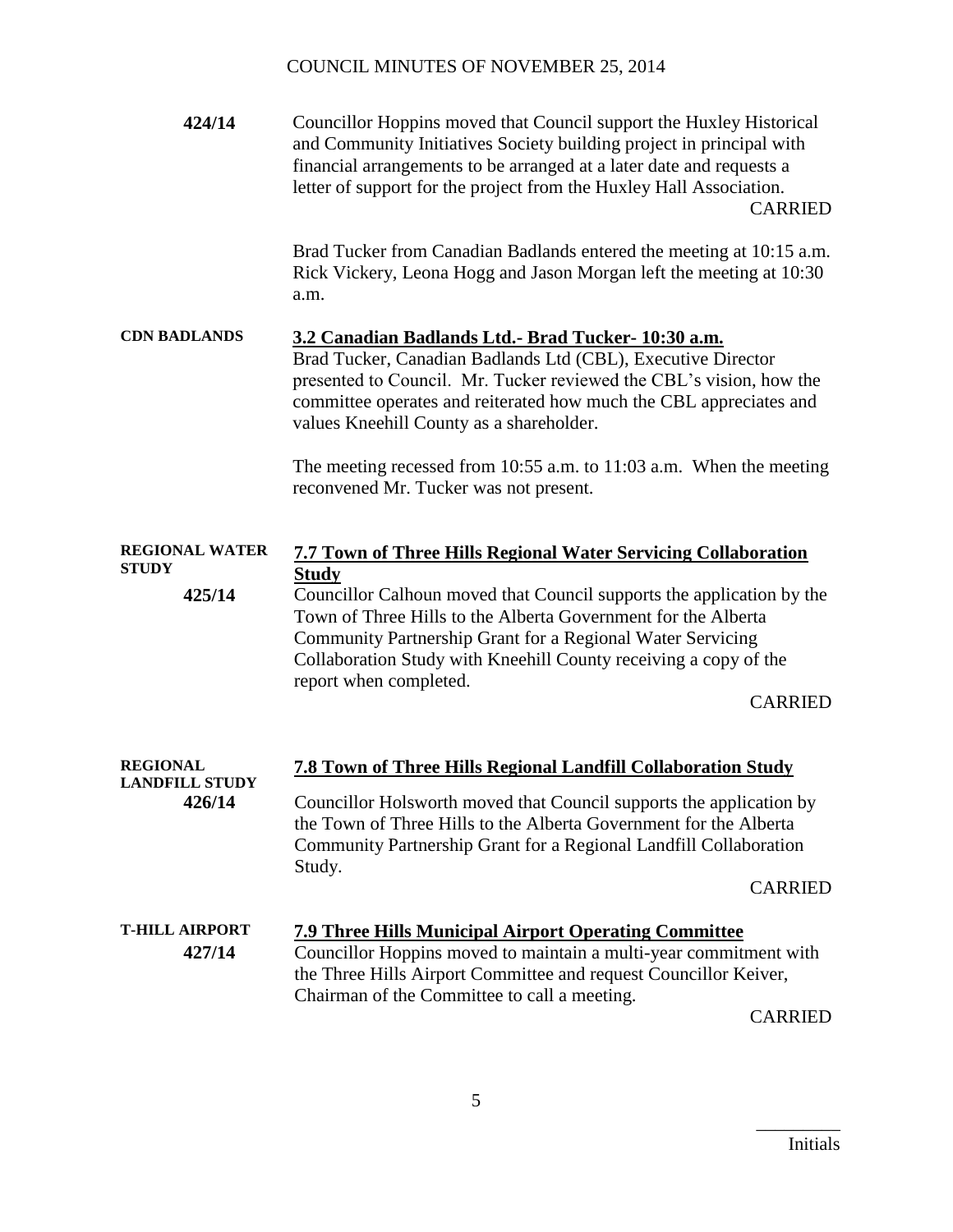| <b>HUXLEY MEETING</b>      | <b>7.10 Huxley Meeting</b>                                                                                                                   |
|----------------------------|----------------------------------------------------------------------------------------------------------------------------------------------|
| 428/14                     | Councillor Calhoun moved to hold a Division 7 meeting chaired by                                                                             |
|                            | Councillor Painter on Thursday, December 11, 2014 in Huxley.                                                                                 |
|                            | <b>CARRIED</b>                                                                                                                               |
|                            | The meeting recessed from 12:00 p.m. to 1:00 p.m.                                                                                            |
|                            | Councillor Hoppins was not present when the meeting reconvened.                                                                              |
| <b>IN-CAMERA</b><br>429/14 | 14.0 In-Camera<br>Councillor Calhoun moved that Council go into In-Camera at 1:01 p.m.                                                       |
|                            | to discuss legal, land and labour issues.                                                                                                    |
|                            | <b>CARRIED</b>                                                                                                                               |
|                            |                                                                                                                                              |
|                            | Councillor Painter left the meeting due to pecuniary interest at 1:52                                                                        |
|                            | p.m.<br>Councillor Calhoun left the meeting at 2:05 p.m.                                                                                     |
| 430/14                     | Councillor Wittstock moved that Council go out of In-Camera at 2:16                                                                          |
|                            | p.m.                                                                                                                                         |
|                            | <b>CARRIED</b>                                                                                                                               |
| <b>MOTIONS IN-CAM</b>      | <b>15.0 Motions from In-Camera</b>                                                                                                           |
| 431/14                     | Councillor Keiver moved that Council direct administration to begin                                                                          |
|                            | negotiations with the land owner that was discussed In-Camera.                                                                               |
|                            | <b>CARRIED</b>                                                                                                                               |
|                            |                                                                                                                                              |
| <b>COUNCIL REPORTS</b>     | <b>9.0 Council and Committee Reports</b>                                                                                                     |
| <b>CAC</b>                 | 9.1 Community Action Committee- Written report was submitted by                                                                              |
|                            | Councillor Hoppins on the meeting he attended on October 23, 2014.                                                                           |
| <b>SEED CLEANING</b>       | 9.2 Three Hills and District Seed Cleaning Plant AGM- A written                                                                              |
| <b>PLANT</b>               | report was submitted by Councillor Hoppins on the meeting he attended                                                                        |
|                            | on November 3rd, 2014.                                                                                                                       |
|                            |                                                                                                                                              |
| <b>FLAPJACK FIESTA</b>     | <b>9.3 Trochu Flapjack Fiesta-</b> A written report was submitted by                                                                         |
|                            | Councillor Hoppins on the community event he attended on October 29,<br>2014.                                                                |
|                            |                                                                                                                                              |
| <b>FCSS</b>                | <b>9.4 Kneehill Regional FCSS</b> - Approved minutes were provided from                                                                      |
|                            | the September 18, 2014 meeting.                                                                                                              |
|                            |                                                                                                                                              |
| <b>COMM FUTURES</b>        | <b>9.5 Community Futures Wildrose</b> A written report was submitted by<br>Councillor Keiver on the meeting he attended on November 6, 2014. |